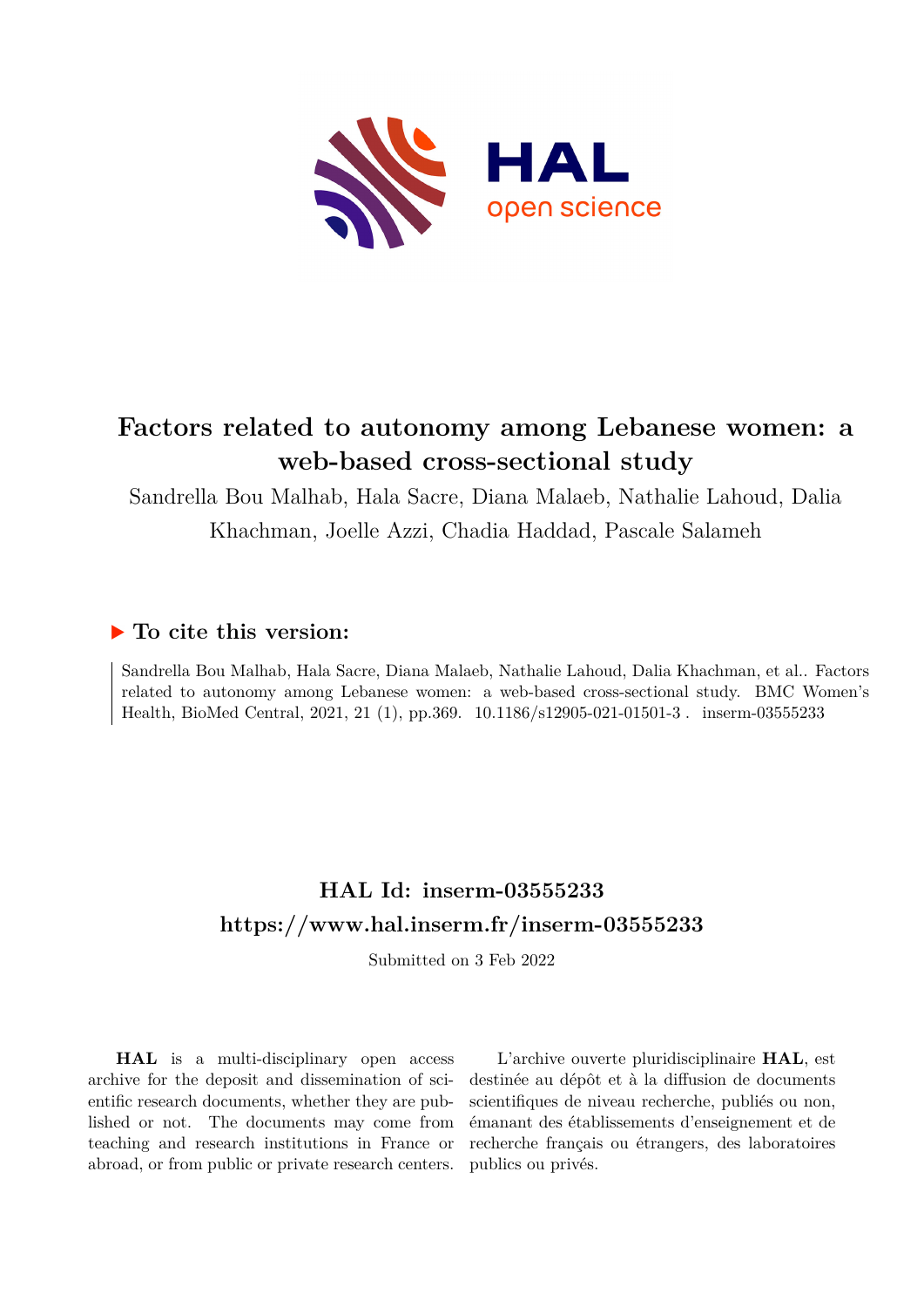# **RESEARCH**

# **BMC Women's Health**

**Open Access**

# Factors related to autonomy among Lebanese women: a web-based cross-sectional study



Sandrella Bou Malhab<sup>1,2,9</sup>, Hala Sacre<sup>1</sup>, Diana Malaeb<sup>1,2</sup>, Nathalie Lahoud<sup>1,3,4</sup>, Dalia Khachman<sup>5</sup>, Joelle Azzi<sup>3</sup>, Chadia Haddad<sup>1,6,7\*†</sup> and Pascale Salameh<sup>1,4,8†</sup>

# **Abstract**

**Background:** Autonomy involves making independent decisions and creating lasting and equitable power relationships within families. Many factors, dependent on both the woman and her partner, can infuence self-dependence, and subsequent decision-making, exerting a protective or triggering efect on its development. Therefore, the primary objective of the study was to assess autonomy in a sample of Lebanese women. The secondary objective was to evaluate the association between socioeconomic status, psychological factors, and autonomy.

**Methods:** A web based cross-sectional online study was conducted between June 8 and August 1, 2020. The questionnaire developed on Google Forms was distributed through social media and WhatsApp groups, using the snowball technique. The Women's Autonomy Index (WAI) was created using three items adapted from a previous study. In addition, the Composite Abuse Scale Revised—Short Form (CASR-SF) was used to assess three domains of abuse: physical, sexual, and psychological. The Perceived stress scale short version to measure stress perception, the Lebanese Anxiety Scale to measure anxiety and the Patient Health Questionnaire (PHQ-9) to assess depression. The Statistical Package for the Social Sciences (SPSS) software version 25 was used for data analysis. Linear regressions were performed, taking the Women's Autonomy Index as the dependent variable.

**Results:** The sample consisted of 369 Lebanese women**.** University education level (beta=1.263), alcohol consumption (beta = 0.586), intermediate income level (beta = 0.702), high income (beta = 0.911), employment (beta = 0.559), and older age (beta=0.033) were signifcantly associated with higher WAI. Living in South Lebanon (beta=−0.668) and being Druze (beta=−323) were associated with lower WAI. Signifcantly higher mean scores of anxiety and perceived stress were found among women with low autonomy.

**Conclusion:** In Lebanon, the autonomy of women depends on several personal and partner-related characteristics (education, socioeconomic status, age), in addition to the cultural (geographic and religious) environment. Furthermore, low autonomy is associated with higher perceived stress and anxiety and probable depression and domestic abuse.

**Keywords:** Women, Independence, Autonomy, Anxiety, Stress, Depression

# **Introduction**

\*Correspondence: Chadia\_9@hotmail.com

† Chadia Haddad and Pascale Salameh last co-authors

<sup>6</sup> Research Department, Psychiatric Hospital of the Cross, P.O. Box 60096, JalEddib, Lebanon

Full list of author information is available at the end of the article



Autonomy or self-dependence is the ability to make decisions for oneself, to control one's own body, and to determine how to use resources without needing to consult or seek permission from another person [1]. In women, it

© The Author(s) 2021. **Open Access** This article is licensed under a Creative Commons Attribution 4.0 International License, which permits use, sharing, adaptation, distribution and reproduction in any medium or format, as long as you give appropriate credit to the original author(s) and the source, provide a link to the Creative Commons licence, and indicate if changes were made. The images or other third party material in this article are included in the article's Creative Commons licence, unless indicated otherwise in a credit line to the material. If material is not included in the article's Creative Commons licence and your intended use is not permitted by statutory regulation or exceeds the permitted use, you will need to obtain permission directly from the copyright holder. To view a copy of this licence, visit [http://creativecommons.org/licenses/by/4.0/.](http://creativecommons.org/licenses/by/4.0/) The Creative Commons Public Domain Dedication waiver ([http://creativeco](http://creativecommons.org/publicdomain/zero/1.0/) [mmons.org/publicdomain/zero/1.0/](http://creativecommons.org/publicdomain/zero/1.0/)) applies to the data made available in this article, unless otherwise stated in a credit line to the data.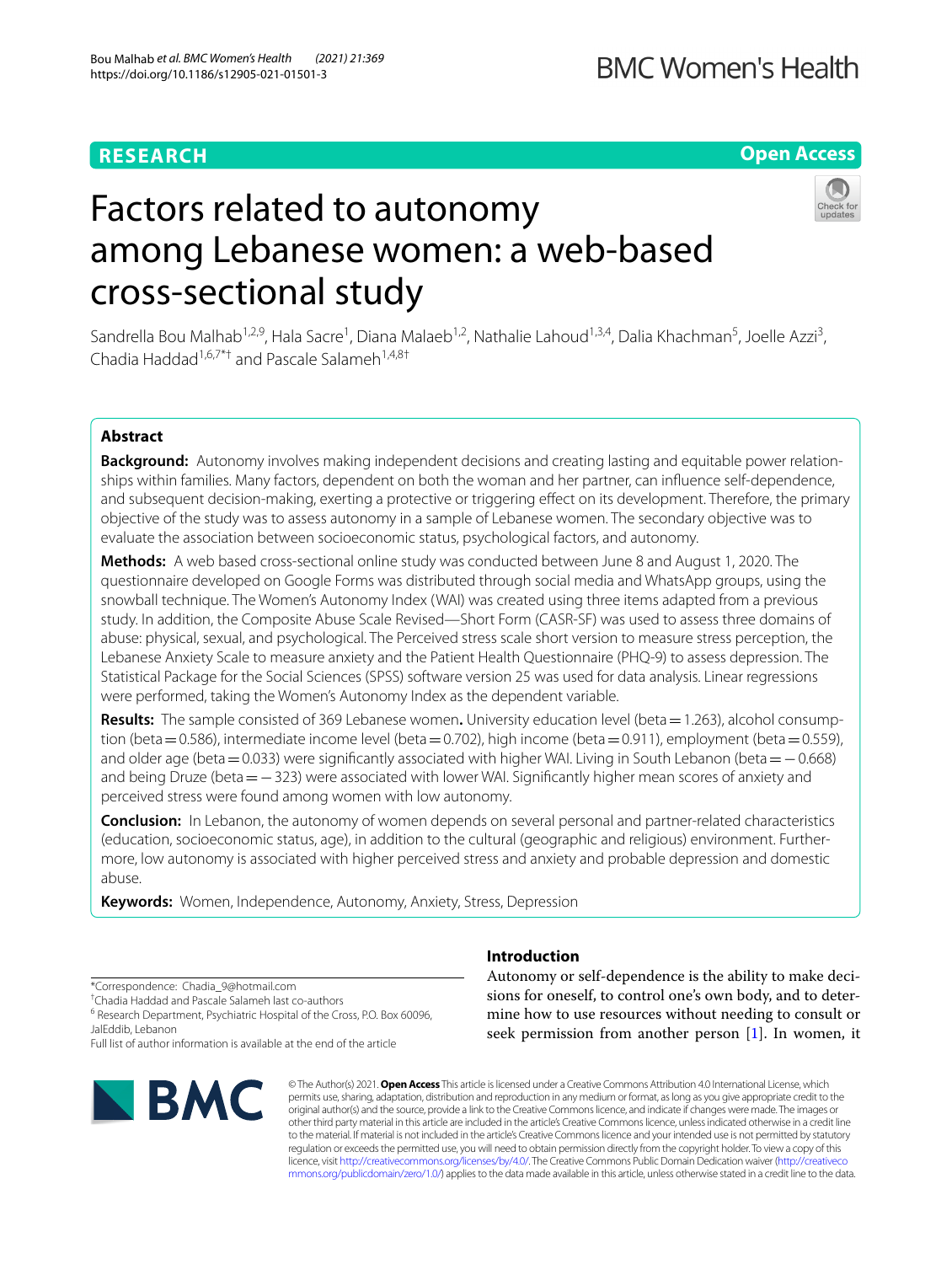can be viewed as the control over their own lives, materials, access to knowledge and information, and having equal contribution and opinions with their husbands or partners on matters afecting them and their families [1– 3]. Autonomy involves making independent decisions, overcoming the constraints of physical mobility, and creating lasting and equitable power relationships within families [4].

The few studies that assessed this topic in developing countries suggest a close link between autonomy and the sociodemographic characteristics of women and the social environment in which they live. Many factors, dependent on both the woman and her partner, can infuence self-dependence, and subsequent decision-making, exerting a protective or triggering efect on its development [5]. Indeed, education [6], employment and high household income [1, 7], older age [8], residing in urban areas [9], living with an educated and employed partner [1, 10], and having good marital relationships [11] are all predictors of greater autonomy in women, increasing their self-confdence, assertiveness, and decision-making. Oppositely, poverty [2] and religion [8] exacerbate their dependence and decrease their self-esteem. Furthermore, a few studies showed that women's autonomy, including decision-making, is associated with psychological factors such as anxiety, stress, and depression  $[12-14]$ .

In Lebanon, despite many vested benefts and rights, Lebanese women face discrimination on many levels, rooted in law and regulations, sectarian considerations, religious socio-cultural values difering according to religions, decision-making structures, public policies, development strategies, ongoing conficts, security issues, and a rise in social conservatism. The absence of women from decision-making is mainly due to the patriarchal character of the society governed by customary and religious beliefs rather than codifed law [15]. Various sects and religious communities, traditionally dominated by male members of the leading families, undermines the possibility of involvement of women in the decision process  $[15]$ .

All these factors enhance the vulnerability of women and make gender equality in Lebanon an elusive goal. Furthermore, the economic system in Lebanon relies on minimal taxation and a commitment to the free market, favoring the private sector by giving it strong dominance over vital public services, including education, thus resulting in a signifcant gap in educational outcomes between public and private education, which reduces equal opportunities for children [15].

Our research hypothesis was that higher education, higher monthly income, Christian religion, being employed, and low violence are associated with higher autonomy, which, in turn, is associated with lower stress, anxiety, and depression. Therefore, the primary objective of the study was to assess autonomy in a sample of Lebanese women. The secondary objective was to evaluate the association between socioeconomic status, psychological factors, and autonomy.

# **Methods**

# **Study design and sampling**

A web based cross-sectional study conducted online between June 8 and August 1, 2020, using the snowball technique from all Lebanese regions (Beirut, Mount Lebanon, North, South, and Beqaa). Inclusion criteria were married women, aged 18 to 51, living with their partner, and with internet access. Exclusion criteria were single, widowed, or divorced women and those with fertility problems. The eligibility criteria were available in the consent section at the beginning of the online survey that required 40 min to complete. The questionnaire was pilot-tested on ten women to check the clarity, and the data included in the fnal database. Participation was anonymous and voluntary, and participants received no compensation for joining the study.

# **Procedure**

The online survey consisted of closed-ended questions in English and Arabic. The questionnaire was developed on Google Forms, and the link was distributed through social media and WhatsApp groups.

Approval was obtained from the ethics committee of The Psychiatric Hospital of the Cross (HPC-018-2020). All procedures were performed in accordance with relevant guidelines. Also, the procedure of this article followed the Strobe statement checklist (Additional fle 1).

# **Sample size calculation**

The sample size was calculated through two methods using the G-power software.

In the frst method, the calculation considered the efect size between two means (abused and non-abused women) of the Women's Autonomy Index. Based on an efect size of 0.56, an alpha error of 5%, and a power of 96%, the minimum sample required was 140 participants.

In the second method, the calculation was based on the number of predictors to be entered in the multivariable analysis. The minimum sample required was 311 women, based on an effect size  $f2=2%$ , an alpha error of 5%, a power of 80%, and taking into consideration 17 factors to be entered in the multivariable analysis.

The authors adopted the second calculation method since it yielded a higher sample size allowing for better analysis. The final sample size comprised of 369.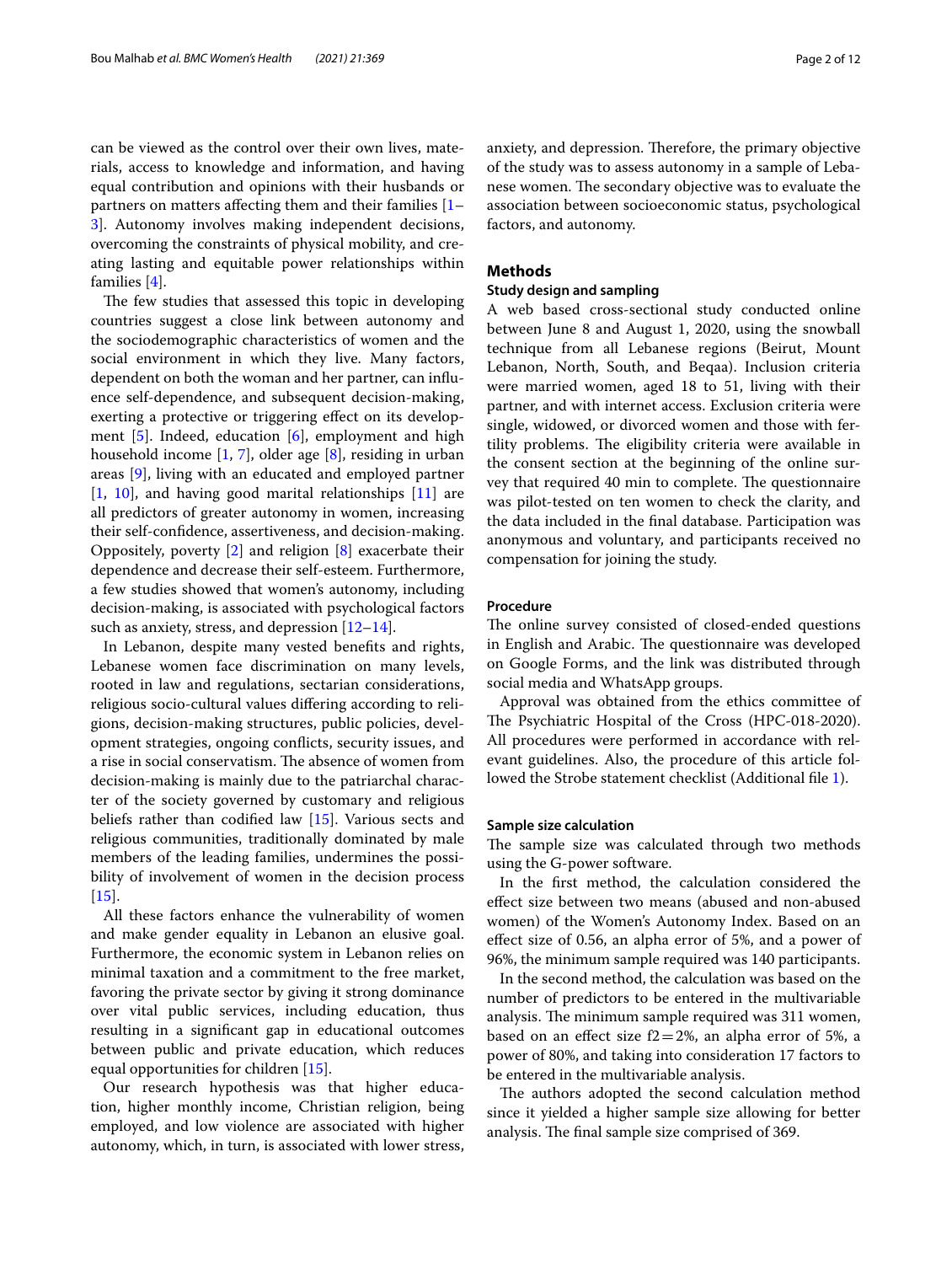The variables used to perform the calculation are described in the questionnaire section below.

# **Questionnaire**

The questionnaire included two sections (Additional file  $2$ ). The first assessed the sociodemographic features of women and those of their partners as reported by the respondent, such as age, educational level, the region of residence, the number of rooms and the number of people living in the house, religion, working status, monthly income, smoking, alcohol status, duration of confnement, and physical activity. The confinement period corresponds to the sanitary lockdown mandated by the Lebanese government to face the COVID-19 pandemic as of February 2020. The household crowding index was calculated by dividing the number of persons living in the house by the number of rooms, excluding bathrooms and the kitchen  $[16]$ . The monthly income was divided into four levels: no income, low<1000 USD, intermediate 1000–2000 USD, and high income>2000 USD. Fear of poverty was also assessed and rated on a Likert scale from 0 (no fear) to 10 (extreme fear). The physical activity consisted of any sports and ftness workout practiced during confnement to stay ft and healthy; it was assessed using dichotomous questions (Yes/No).

The second part consisted of the following scales:

## *The Women's Autonomy Index (WAI)*

This index was created using questions adapted from a previous study [17]. It consisted of three questions: (1) Do you have the capacity to open and operate your own bank account?; (2) Do you have the capacity to meet the fnancial needs of your family?; and (3) What are the places where you can go alone (unaccompanied)? Questions 1 and 2 had three possible answers rated from 0 to 2, while question 3 had four possible answers and a score from 0 to 3. The total score ranged between 0 and 7, where a higher score indicates higher woman independence.

# *The Composite Abuse Scale Revised—Short Form (CASR‑SF)*

This 15-item scale is a self-report tool covering three domains of abuse (i.e., physical, sexual, and psychological) and evaluating abuse exposure and frequency [18]. It was developed by Ford-Gilboe et al. among 6278 adult Canadian women and had an internal consistency of 0.942 [18]. Moreover, correlations were moderate between the CASR-SF and the measures of depression, post-traumatic stress disorder, and coercive control  $[18]$ . The total score is calculated by summing the 15 responses rated from 0 to 6, with a higher score indicating a higher intensity/ occurrence of abuse. Three subscales scores were derived from the total score, refecting physical (4 items), sexual (2 items), and psychological (6 items) abuse  $[18]$ . The scale was dichotomized into non-abused (answering 0 to all questions) and abused (answering at least 1 to any question). Pr. Marilyn Ford-Gilboe, the author of the questionnaire, authorized its use in this study.

# *Perceived stress scale short version (PSS‑4)*

Three versions of the Perceived Stress Scale are available: PSS-14 (14 items), PSS-10 (10 items), and PSS-4 (4 items). The original 14-item instrument was in English; it consisted of seven positive items and seven negative items rated on a 5-point Likert scale [19]. It has demonstrated good reliability, with Cronbach's alpha ranging from  $0.75$  to  $0.91$   $[20]$ . The PSS has been translated into several languages and evaluated in various cultures and countries [20]. Chaaya et al. validated the Arabic version of the PSS-10 items in Lebanon among 268 women and found a good validity with an adequate internal consistency of 0.74 [21]. Almadi et al. validated another Arabic version of the PSS-14 in Jordan among 126 participants; the Cronbach's alpha was 0.80, and the test–retest reliability had an intra-correlation coefficient of  $0.90$  [ $22$ ]. In the current study, the 4-item version was used as a brief measure was required to measure the stress perception as a potential confounder. Answers are rated on a scale from 0 (never) to 4 (very often). The total score is calculated by summing the four responses and ranges from 0 to 16, with higher scores indicating more perceived stress [19].

#### *Lebanese Anxiety Scale (LAS‑10)*

This 10-item self-report scale is used to screen for anxiety [23]. It was developed and validated in Lebanon by Hallit et al. among 1332 Lebanese adults and showed a good internal consistency of 0.857 and good sensitivity and specificity  $(77.5\%$  and  $70.8\%$ , respectively). The positive predictive value of the LAS-10 score was 26.9%, and the negative predictive value was 95.2% [23]. Seven of the items are graded on a 5-point Likert scale  $(0=Not)$ present to  $4$  = very severe), and the remaining three, on a 4-point Likert scale  $(1=$ almost never to  $4=$ almost always)  $[23]$ . The total score is calculated by summing all the responses, with higher scores indicating higher anxiety [23].

# *Patient Health Questionnaire (PHQ‑9)*

The PHQ-9 consists of nine questions used to screen for the presence and severity of depression [24]. Its diagnostic validity has been established in two studies involving 3000 patients in eight primary care clinics and 3000 patients in seven obstetrics-gynecology clinics, respectively [25, 26]. It had a sensitivity of 88% and a specifcity of 88% for detecting major depressive disorder, in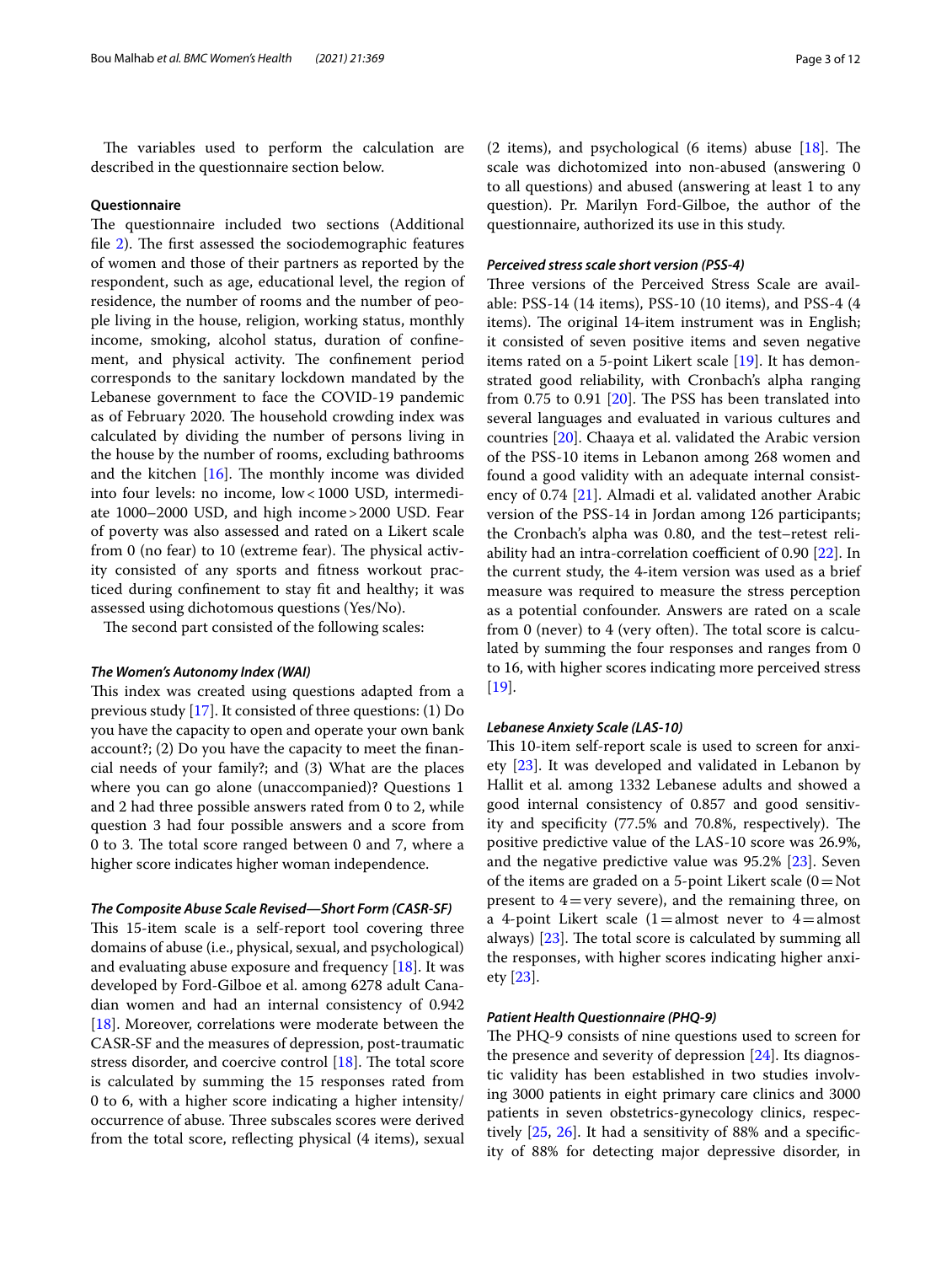addition to adequate reliability and validity and a high internal consistency [25, 26]. In Lebanon, Sawaya et al. translated and validated the PHQ-9 among 186 Lebanese adult psychiatric patients [27]; the scale showed a high internal consistency (Cronbach's alpha=0.88) and an adequate factor analysis  $[27]$ . Based on a cutoff of 10, it had a sensitivity of 77% and a specifcity of 46% for detecting depressive symptoms [27]. All items are rated from 0 (not at all) to 3 (nearly every day). The  $PHQ-9$ total score ranges from 0 to 27, with higher scores refecting a more severe depression.

#### **Statistical analysis**

Statistical Package for the Social Sciences (SPSS) software version 25 (SPSS Inc., Chicago, IL, USA) was used for data analysis. No missing values was detected in the database. Cronbach's alpha values were recorded for the reliability analysis of all scales. In the descriptive analysis, counts and percentages were used for categorical variables and means and standard deviations for continuous measures. The Women's Autonomy Index was normally distributed according to the histogram and the kurtosis and skewness values. Two linear regressions were performed, taking the Women's Autonomy Index as the dependent variable, and included the variables that showed a *p* value less than 0.05 in the bivariate analysis to minimize confounding. Also, a multivariate General Linear Model was conducted, comparing mental health variables between autonomous and non-autonomous women, after adjusting for sociodemographic characteristics. A value of  $p < 0.05$  was considered statistically signifcant.

# **Results**

## **Sample description**

Table 1 presents the details of the sociodemographic and other characteristics of the participants. Of the 369 total sample, 72% answered the Arabic questionnaire, while 28% preferred the English version. The percentage of women with university education was higher than that of their partners, while employment and income were much higher among men. The majority of participants were from Mount Lebanon and Beirut (76.4%); the others were from North  $(11.9\%)$ , South  $(6.5\%)$ , and Beqaa  $(5.1\%)$ . The mean duration of confinement was  $71.0 \pm 42.8$  days, and the mean fear of poverty was 5.8.

# **Description of the scales used**

The mean WAI was  $4.32 \pm 1.55$  with a Cronbach's alpha value of 0.328. The factor analysis of the scale is presented in Additional file 3: Table S1. In the absence of cut-off values for WAI, the median was considered a cut-of point for higher and lower autonomy. The mean total CASR-SF was  $1.97 \pm 5.83$  with a Cronbach's alpha value of 0.902 for the full scale. Cronbach's alpha values for the subscales of CASR-SF were 0.791 for the psychological abuse subscale, 0.759 for the physical abuse subscale, and 0.740 for the sexual abuse subscale. The factor analysis of the scale is presented in Additional file 3: Table S2. The mean PSS-4 was  $7.35 \pm 2.62$  with a Cronbach's alpha value of 0.484, and the mean LAS-10 scale was  $14.44 \pm 7.38$  with a Cronbach's alpha value of 0.890. The mean PHQ-9 was 7.02 $\pm$ 5.44 with a Cronbach's alpha value of 0.893.

Moreover, only 7.9% of women reported being able to meet the fnancial needs of their family, while 55.0% can go alone to any place, and 42.8% can operate a bank account without their partner (Fig. 1, Additional file 3: Table S3).

# **Association of CASR‑SF items with Women's autonomy scale items**

The results of the CASR-SF showed 15.2% of abuse, divided into sexual (1.8%), physical (1.8%), verbal (73.2%), physical/verbal (19.6%), and physical/verbal/sexual  $(3.6\%).$ 

Table 2 shows the association of all WAI aspects with the CASR-SF scale, dichotomized into abused  $(N=96;$ 26%)versus not abused women ( $N=273$ ; 74%).

Regarding the CASR-SF total score, the results showed that among women who do not operate a bank account, 24.3% were abused, while among those who have a joint account, 12.7% experienced abuse, and among women who operate their own account, 33.5% were abused.

As for the CASR-SF psychological sub-scale, it was found that among women who do not operate a bank account, 22.1% endured abuse, while among those who have a joint account, 12.7% were abused, and among those who operate their own account 31% were abused (Table 2).

## **Bivariate analysis: correlates of the WAI**

Table 3 presents the bivariate analysis taking the WAI as a dependent variable. The results showed a significant association between high WAI scores and women and partners with high education levels and high monthly incomes. Additionally, lower WAI scores were signifcantly associated with higher stress, higher anxiety, higher sexual violence, and a higher total violence score.

# **Multivariable analysis**

The first linear regression taking the Women's Autonomy Index as the dependent variable in the context of the woman's characteristics showed that university education level (beta=1.263), alcohol consumption (beta=0.586), intermediate income level  $(\text{beta}=0.586),$ (beta = 0.702), high income (beta = 0.911), employment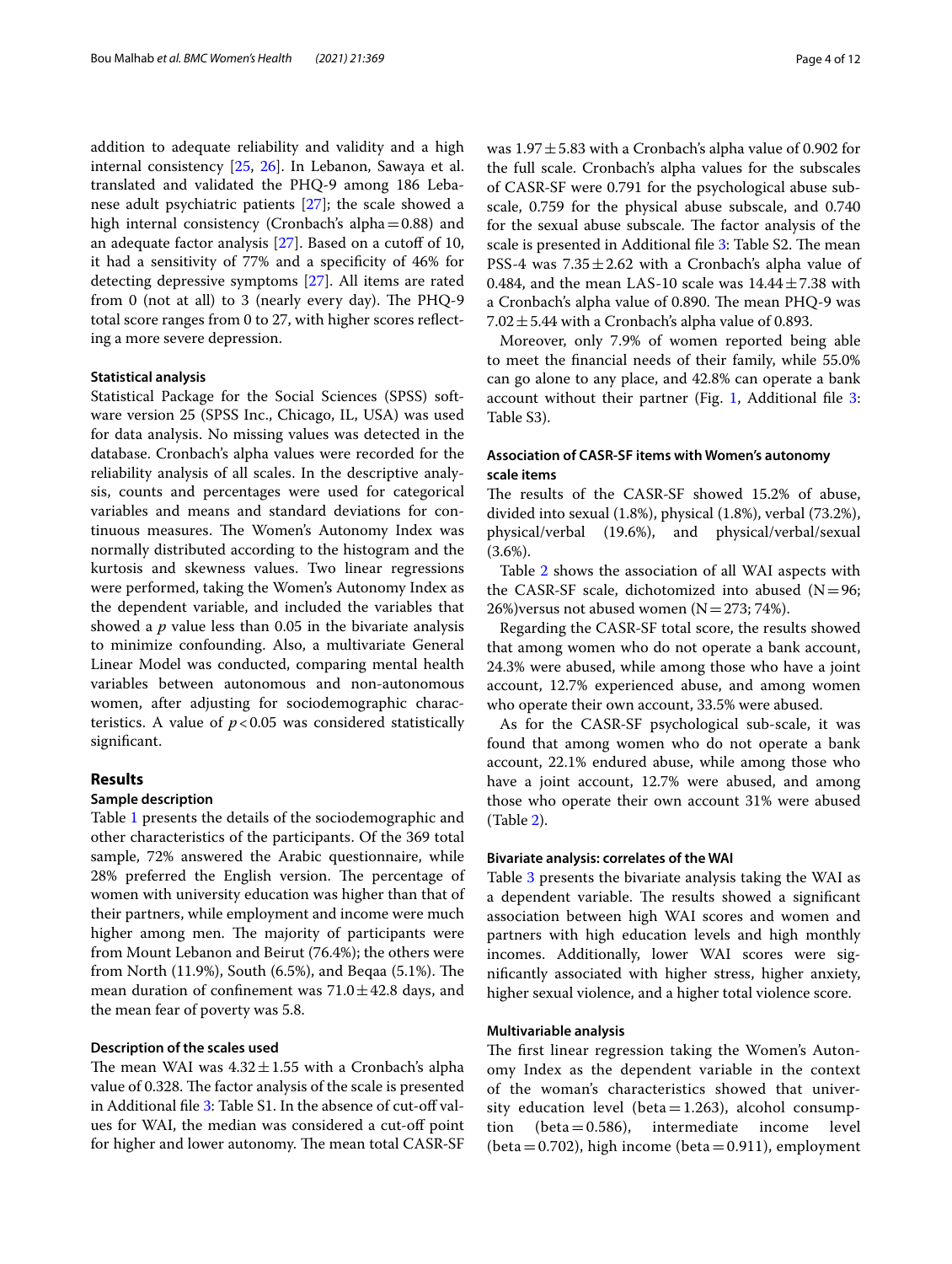|                                | Woman's response | <b>Partner characteristics</b><br>reported by woman |
|--------------------------------|------------------|-----------------------------------------------------|
|                                | Frequency (%)    | Frequency (%)                                       |
| Education level                |                  |                                                     |
| Primary                        | $3(0.8\%)$       | 18 (4.9%)                                           |
| Complementary                  | 11 (3.0%)        | 34 (9.2%)                                           |
| Secondary                      | 32 (8.7%)        | 64 (17.3%)                                          |
| University                     | 323 (87.5%)      | 253 (68.6%)                                         |
| Religion                       |                  |                                                     |
| Christian                      | 115 (31.2%)      | 115 (31.2%)                                         |
| Muslim                         | 155 (42.0%)      | 159 (43.1%)                                         |
| Druze                          | 81 (22.0%)       | 80 (21.7%)                                          |
| Atheist                        | $2(0.5\%)$       | $2(0.5\%)$                                          |
| Refused to answer              | 16 (4.3%)        | 13 (3.5%)                                           |
| Working status                 |                  |                                                     |
| Employed                       | 221 (59.9%)      | 334 (90.5%)                                         |
| Unemployed                     | 148 (40.1%)      | 35 (9.5%)                                           |
| Monthly income                 |                  |                                                     |
| No income                      | 102 (27.6%)      | 19 (5.1%)                                           |
| l ow                           | 94 (25.5%)       | 71 (19.2%)                                          |
| Intermediate                   | 112 (30.4%)      | 168 (45.5%)                                         |
| High                           | 61 (16.5%)       | 111 (30.2%)                                         |
| Smoking status                 |                  |                                                     |
| Non smoker                     | 254 (68.8%)      | 170 (46.1%)                                         |
| Smoker                         | 115 (31.2%)      | 199 (53.9%)                                         |
| Alcohol consumption            |                  |                                                     |
| Yes                            | 40 (10.8%)       | 148 (40.1%)                                         |
| No                             | 329 (89.2%)      | 221 (59.9%)                                         |
| Physical activity              |                  |                                                     |
| Yes                            | 157 (42.5%)      | 128 (34.7%)                                         |
| No                             | 212 (57.5%)      | 241 (65.3%)                                         |
|                                | Mean $\pm$ SD    | $Mean \pm SD$                                       |
| Age in years                   | $32.5 \pm 6.4$   | $37.6 \pm 7.2$                                      |
| Duration of confinement (days) | $71.0 \pm 42.8$  |                                                     |
| Fear of poverty                | $5.8 \pm 3.2$    |                                                     |

# **Table 1** Sociodemographic and other characteristics of the studied sample (N = 369)

(beta =  $0.559$ ), and older age (beta =  $0.033$ ), were significantly associated with greater autonomy. Whereas, living in South Lebanon (beta =  $-0.668$ ) and being Druze (beta=−323) were associated with lower woman autonomy (Table 4, Model 1).

The second linear regression taking the Women's Autonomy Index as the dependent variable in the context of the partner's characteristics showed that a high income (beta=0.628), university education level (beta=0.420), alcohol consumption (beta=0.661), and older age (beta $=0.021$ ) were significantly associated with higher woman autonomy while being Druze

(beta=−0.401) was signifcantly associated with lower woman autonomy (Table 4, Model 2).

Figure 2 displays the association of psychological variables with WAI scores, adjusted for woman's age, woman's age at marriage, duration between first meeting and marriage, the region of living, work status, education level, religion, physical activity, income, alcohol consumption, partner's alcohol consumption, partner's religion, partner's work status, partner's income. Women with low autonomy had significantly higher LAS-10 and PSS-4 scores (Additional file 3: Table S4).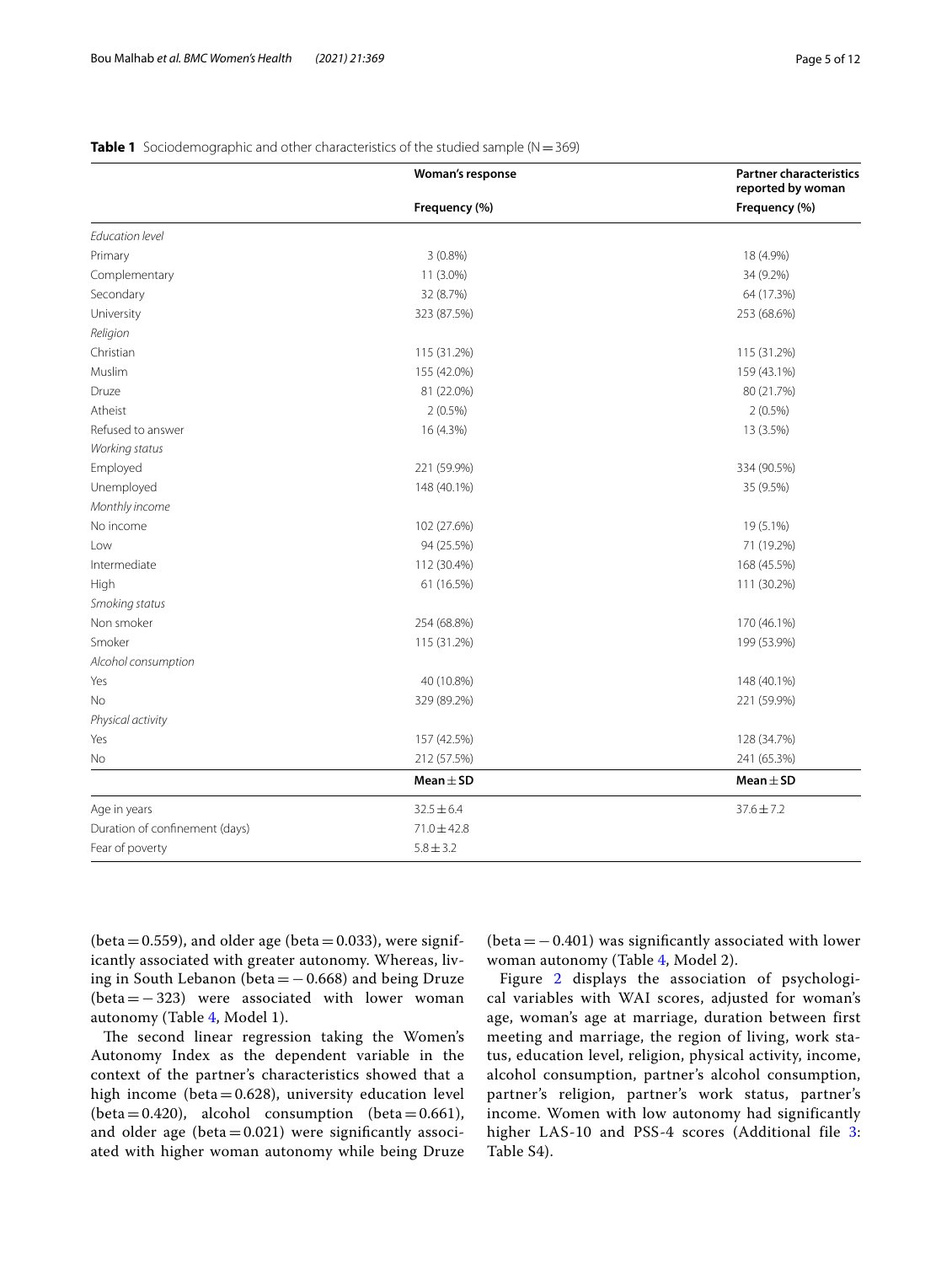

# **Discussion**

To our knowledge, this study is the frst in Lebanon related to women's autonomy, its associated factors, and mental health aspects. The vast majority (more than 90%) of participants were not able to fulfll the economic needs of their family, while around half of them could not go to places they want, or operate a bank account without their partner, although our sample included highly educated women with easy access to the Internet (online survey). Nevertheless, compared to non-abused, abused women were more likely to have their own bank account, probably as a coping mechanism. A possible explanation of this result could be that most local and international organizations advocating against domestic violence encourage abused women to protect themselves fnancially, when possible, through several means, including opening and running a personal bank account, which is relatively easy in Lebanon, where the authorization of a tutor is not required [28, 29].

It is also noteworthy that the percentage of women with university education was higher than that of their partners, while employment and income were much higher among men. These results are in agreement with the Lebanese social-economic context [30]: despite women being more educated, the majority still work at the lower levels of the economic pyramid, even though 30–50% of the workforce consists of females, and the economic empowerment of woman plays a signifcant role in facilitating the achievement of a higher level of economic welfare [15, 31]. Inspired by religious discourse, this legal structure classifes Lebanese women as second-class citizens, treating them as minors in decisions related to governing their own lives [32].

In this complex structure, our study also showed that personal and partner-related factors were associated with the autonomy of women, from the fnancial, operational, and social facets (the three questions of the index). Women's autonomy was positively associated with a university education, alcohol consumption, intermediate to high-income level vs. lower-income categories), employment, and age. Oppositely, some cultures seem to be associated with a lower autonomy of women, such as living in South Lebanon and being Druze. Our results are consistent with those of previous studies showing that, among Lebanese women, ambitions, values, and priorities related to education and economic independence differ according to religious and cultural diferences [8, 31]. The patriarchal character of the Lebanese society might be the primary reason for these diferences [33]. As for age and education, our results are similar to those found in other developing countries, such as Ethiopia [1], India [6], Nepal [7], and Uganda [34].

Regarding the characteristics of partners, high income, university education, alcohol consumption, and older age are associated with the autonomy of women, while being Druze was inversely associated with it. Our results revealed that the characteristics of partners are as important as those of women. Thus, education, income, and cultural background of the partner are infuential drivers of autonomy; our fndings are consistent with those of studies in other developing countries, such as Uganda [34], Nepal [10], and Ethiopia [11].

Women's autonomy was signifcantly associated with lower perceived stress and lower anxiety, in agreement with previous findings. The evidence from a systematic review suggests that lower control or autonomy of women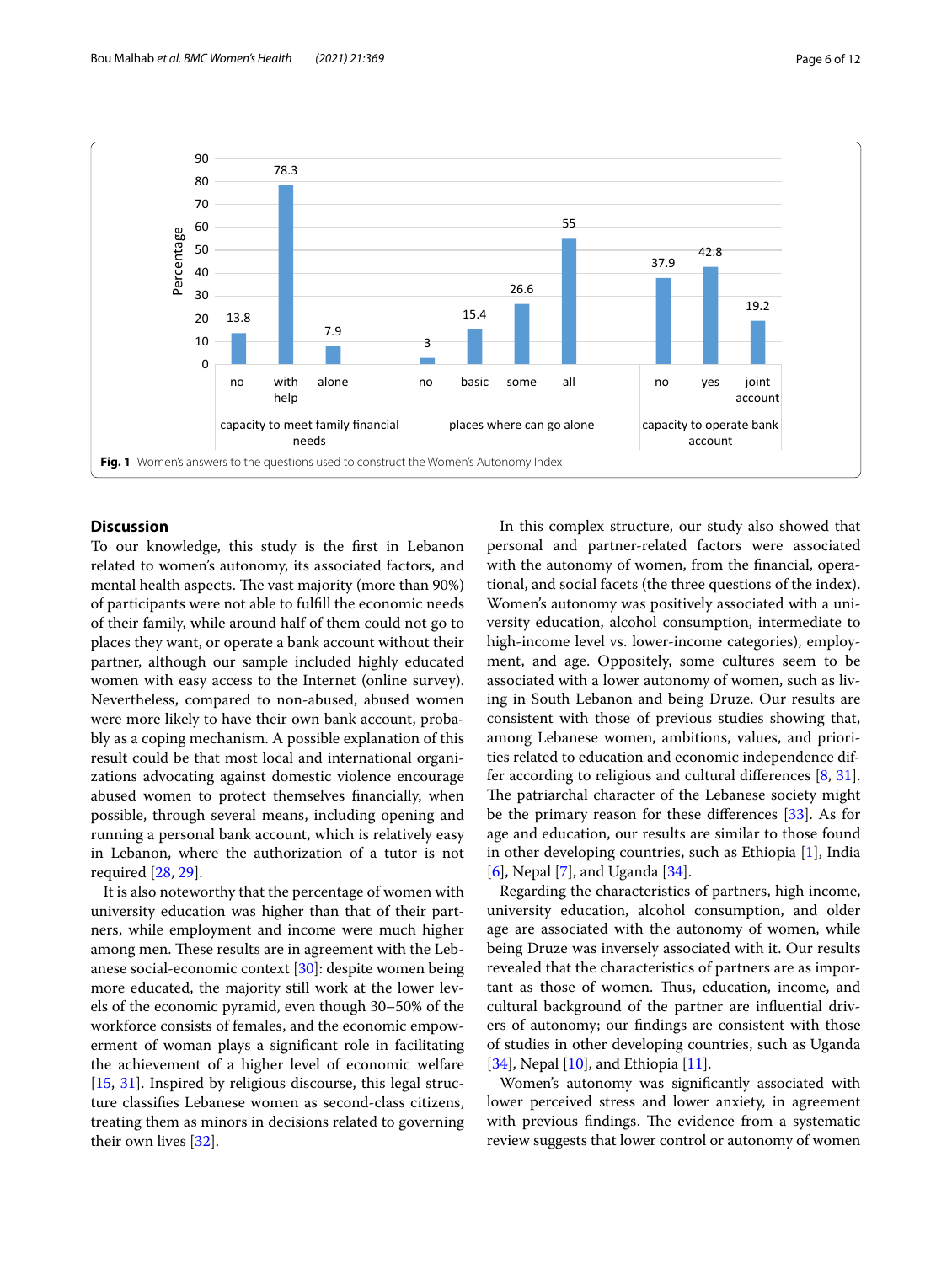# **Table 2** Association of CASR-SF items with Women's autonomy scale items

|                       | Item 1: Capacity to meet family financial needs |                                            |             |         |             |         |
|-----------------------|-------------------------------------------------|--------------------------------------------|-------------|---------|-------------|---------|
|                       | No                                              | With help                                  | Alone       | p value |             |         |
| CASR-SF total         |                                                 |                                            |             |         |             |         |
| No abuse              | 36 (70.6%)                                      | 215 (74.4%)                                | 22 (75.9%)  | 0.825   |             |         |
| Abuse                 | 15 (29.4%)                                      | 74 (25.6%)                                 | 7(24.1%)    |         |             |         |
| CASR-SF psychological |                                                 |                                            |             |         |             |         |
| No abuse              | 37 (72.5%)                                      | 221 (76.5%)                                | 22 (75.9%)  | 0.833   |             |         |
| Abuse                 | 14 (27.6%)                                      | 68 (23.5%)                                 | 7(24.1%)    |         |             |         |
| CASR-SF physical      |                                                 |                                            |             |         |             |         |
| No abuse              | 47 (92.3%)                                      | 263 (91%)                                  | 28 (96.6%)  | 0.663   |             |         |
| Abuse                 | $4(7.8\%)$                                      | 26 (9%)                                    | $1(3.4\%)$  |         |             |         |
| CASR-SF sexual        |                                                 |                                            |             |         |             |         |
| No abuse              | 47 (92.2%)                                      | 275 (95.2%)                                | 29 (100%)   | 0.301   |             |         |
| Abuse                 | 4(7.8%)                                         | 14 (4.8%)                                  | $0(0\%)$    |         |             |         |
|                       |                                                 | Item 2: Capacity to operate a bank account |             |         |             |         |
|                       | No                                              | Joint account                              | Yes         | p value |             |         |
| CASR-SF total         |                                                 |                                            |             |         |             |         |
| No abuse              | 106 (75.7%)                                     | 62 (87.3%)                                 | 105 (66.5%) | 0.003   |             |         |
| Abuse                 | 34 (24.3%)                                      | 9(12.7%)                                   | 53 (33.5%)  |         |             |         |
| CASR-SF psychological |                                                 |                                            |             |         |             |         |
| No abuse              | 109 (77.9%)                                     | 62 (87.3%)                                 | 109 (69%)   | 0.009   |             |         |
| Abuse                 | 31 (22.1%)                                      | 9(12.7%)                                   | 149 (31%)   |         |             |         |
| CASR-SF physical      |                                                 |                                            |             |         |             |         |
| No abuse              | 129 (92.1%)                                     | 69 (97.2%)                                 | 140 (88.6%) | 0.092   |             |         |
| Abuse                 | 11 (7.9%)                                       | $2(2.8\%)$                                 | 18 (11.4%)  |         |             |         |
| CASR-SF sexual        |                                                 |                                            |             |         |             |         |
| No abuse              | 129 (92.1%)                                     | 69 (97.2%)                                 | 153 (96.8%) | 0.135   |             |         |
| Abuse                 | 11 (7.9%)                                       | $2(2.8\%)$                                 | 5 (3.2%)    |         |             |         |
|                       |                                                 | Item 3: Places where she can go alone      |             |         |             |         |
|                       | No                                              | <b>Basic</b>                               | Some        |         | All         | p value |
| CASR-SF total         |                                                 |                                            |             |         |             |         |
| No abuse              | 10 (90.9%)                                      | 43 (75.4%)                                 | 73 (74.5%)  |         | 147 (72.4%) | 0.596   |
| Abuse                 | $1(9.1\%)$                                      | 14 (24.6%)                                 | 25 (25.5%)  |         | 56 (27.6%)  |         |
| CASR-SF psychological |                                                 |                                            |             |         |             |         |
| No abuse              | 10 (90.9%)                                      | 43 (75.4%)                                 | 74 (75.5%)  |         | 153 (75.4%) | 0.723   |
| Abuse                 | $1(9.1\%)$                                      | 14 (24.6%)                                 | 24 (24.5%)  |         | 50 (24.6%)  |         |
| CASR-SF physical      |                                                 |                                            |             |         |             |         |
| No abuse              | 11 (100%)                                       | 50 (87.7%)                                 | 92 (93.9%)  |         | 185 (91.1%) | 0.400   |
| Abuse                 | $0(0\%)$                                        | 7 (12.3%)                                  | $6(6.1\%)$  |         | 18 (8.9%)   |         |
| CASR-SF sexual        |                                                 |                                            |             |         |             |         |
| No abuse              | 11 (100%)                                       | 52 (91.2%)                                 | 97 (99%)    |         | 191 (94.1%) | 0.102   |
| Abuse                 | $0(0\%)$                                        | $5(8.8\%)$                                 | 1(1%)       |         | 12 (5.9%)   |         |

Note: Values marked in Bold are signifcant

(e.g., lack of freedom of movement outside the home) was associated with poorer mental health for women after adjusting for their socioeconomic circumstances [35]. High agency in household decision-making has direct implications for women's control over household material resources, such as income and assets, which may give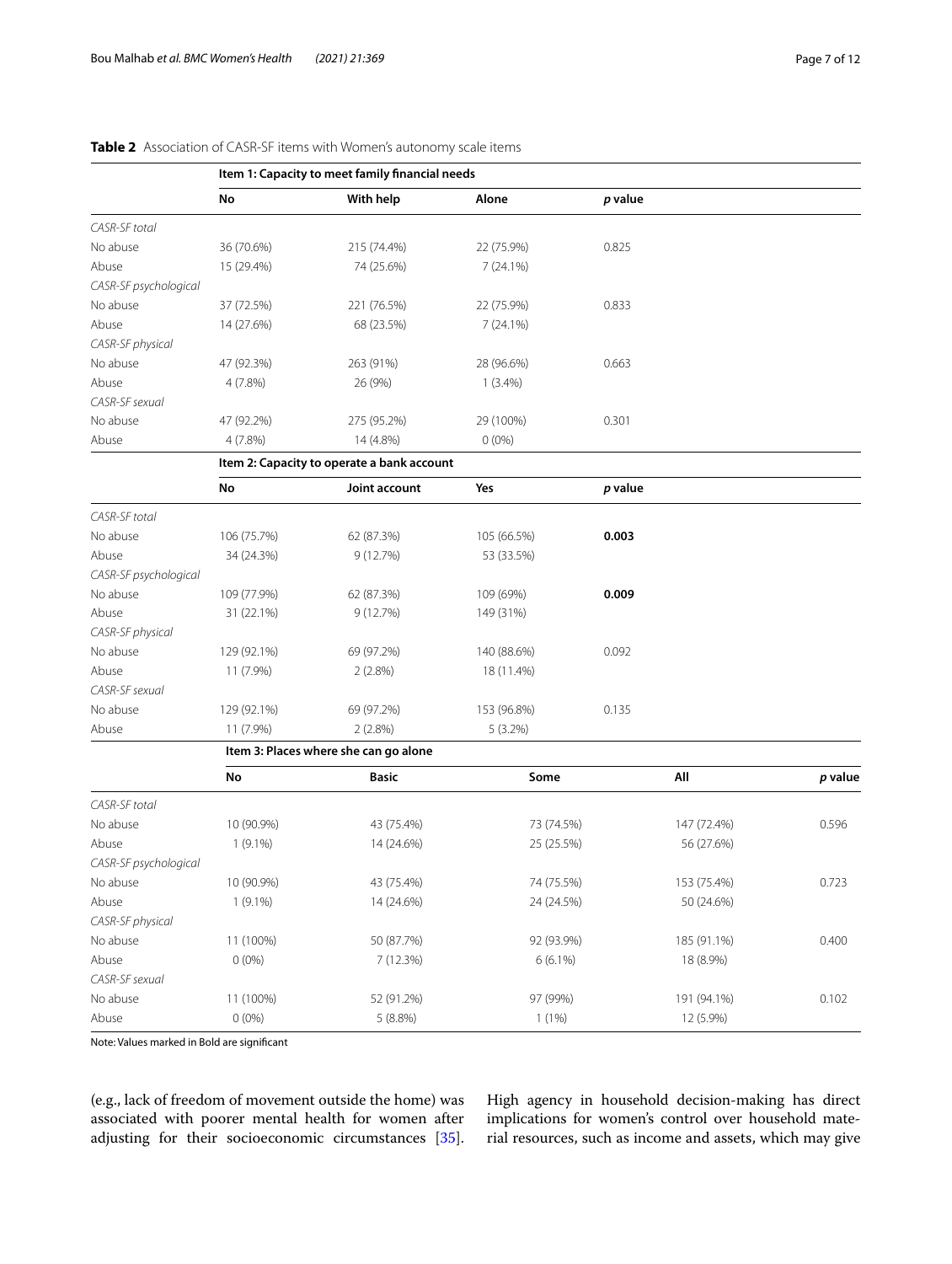# **Table 3** Bivariate analysis taking the Women's Autonomy Index as the dependent variable

|                                                    | <b>Women's Autonomy Index</b>  |         |                                  |         |  |
|----------------------------------------------------|--------------------------------|---------|----------------------------------|---------|--|
|                                                    | <b>Woman's characteristics</b> |         | <b>Partner's characteristics</b> |         |  |
|                                                    | r                              | p value | r                                | p value |  |
| Age                                                | 0.248                          | < 0.001 | 0.156                            | 0.003   |  |
| Age at marriage                                    | 0.290                          | < 0.001 | 0.019                            | 0.721   |  |
| Age at birth of first child                        | 0.272                          | < 0.001 | 0.022                            | 0.700   |  |
| Duration between the first meeting and<br>marriage | 0.182                          | < 0.001 |                                  |         |  |
| Perceived stress (PSS-4)                           | $-0.117$                       | 0.024   |                                  |         |  |
| Anxiety scale (LAS-10)                             | $-0.204$                       | < 0.001 |                                  |         |  |
| Depression scale (PHQ-9)                           | $-0.099$                       | 0.058   |                                  |         |  |
| CASR-SF total                                      | $-0.106$                       | 0.041   |                                  |         |  |
| CASR-SF psychological                              | $-0.097$                       | 0.062   |                                  |         |  |
| CASR-SF physical                                   | $-0.031$                       | 0.551   |                                  |         |  |
| CASR-SF sexual                                     | $-0.131$                       | 0.012   |                                  |         |  |
|                                                    | Mean (SD)                      | p value | Mean (SD)                        | p value |  |
| <b>Fducation level</b>                             |                                |         |                                  |         |  |
| School education                                   | 2.65(1.36)                     | < 0.001 | 3.85(1.67)                       | < 0.001 |  |
| University education                               | 4.56 (1.43)                    |         | 4.54(1.45)                       |         |  |
| Religion*                                          |                                |         |                                  |         |  |
| Christian                                          | 4.80 (1.29)                    | 0.001   | 4.80 (1.29)                      | < 0.001 |  |
| Muslim                                             | 4.11 (1.69)                    |         | 4.10 (1.68)                      |         |  |
| Druze                                              | 4.01 (1.54)                    |         | 4.00(1.54)                       |         |  |
| Other                                              | 4.55 (1.38)                    |         | 4.73 (1.33)                      |         |  |
| Work status                                        |                                |         |                                  |         |  |
| Unemployed                                         | 3.71 (1.60)                    | < 0.001 | 4.17(1.74)                       | 0.540   |  |
| Employed                                           | 4.73 (1.38)                    |         | 4.34(1.53)                       |         |  |
| Monthly income*                                    |                                |         |                                  |         |  |
| No income                                          | 3.33(1.41)                     | < 0.001 | 3.79 (1.93)                      | < 0.001 |  |
| Low income                                         | 4.08 (1.40)                    |         | 3.75 (1.69)                      |         |  |
| Intermediate income                                | 4.98 (1.24)                    |         | 4.23 (1.46)                      |         |  |
| High income                                        | 5.15(1.54)                     |         | 4.94 (1.34)                      |         |  |
| Alcohol consumption                                |                                |         |                                  |         |  |
| Yes                                                | 5.62(0.80)                     | < 0.001 | 4.81 (1.30)                      | < 0.001 |  |
| No                                                 | 4.16 (1.55)                    |         | 4.00(1.62)                       |         |  |
| Type of smoking*                                   |                                |         |                                  |         |  |
| Cigarette                                          | 4.72 (1.37)                    | 0.025   | 4.20 (1.49)                      | 0.194   |  |
| Waterpipe                                          | 4.06 (1.62)                    |         | 4.44 (1.44)                      |         |  |
| Cigarette and waterpipe                            | 5.43 (1.27)                    |         | 4.30 (2.00)                      |         |  |
| Other                                              | 4.28 (1.59)                    |         | 5.18 (0.98)                      |         |  |
| Physical activity                                  |                                |         |                                  |         |  |
| No                                                 | 4.19 (1.62)                    | 0.059   | 4.35 (1.56)                      | 0.642   |  |
| Yes                                                | 4.50 (1.45)                    |         | 4.27 (1.54)                      |         |  |
| Living region*                                     |                                |         |                                  |         |  |
| Mount Lebanon                                      | 4.38 (1.50)                    | 0.023   |                                  |         |  |
| Beirut                                             | 4.64 (1.58)                    |         |                                  |         |  |
| North                                              | 4.32 (1.46)                    |         |                                  |         |  |
| South                                              | 3.38 (1.74)                    |         |                                  |         |  |
|                                                    |                                |         |                                  |         |  |
| Begaa                                              | 4.16 (1.80)                    |         |                                  |         |  |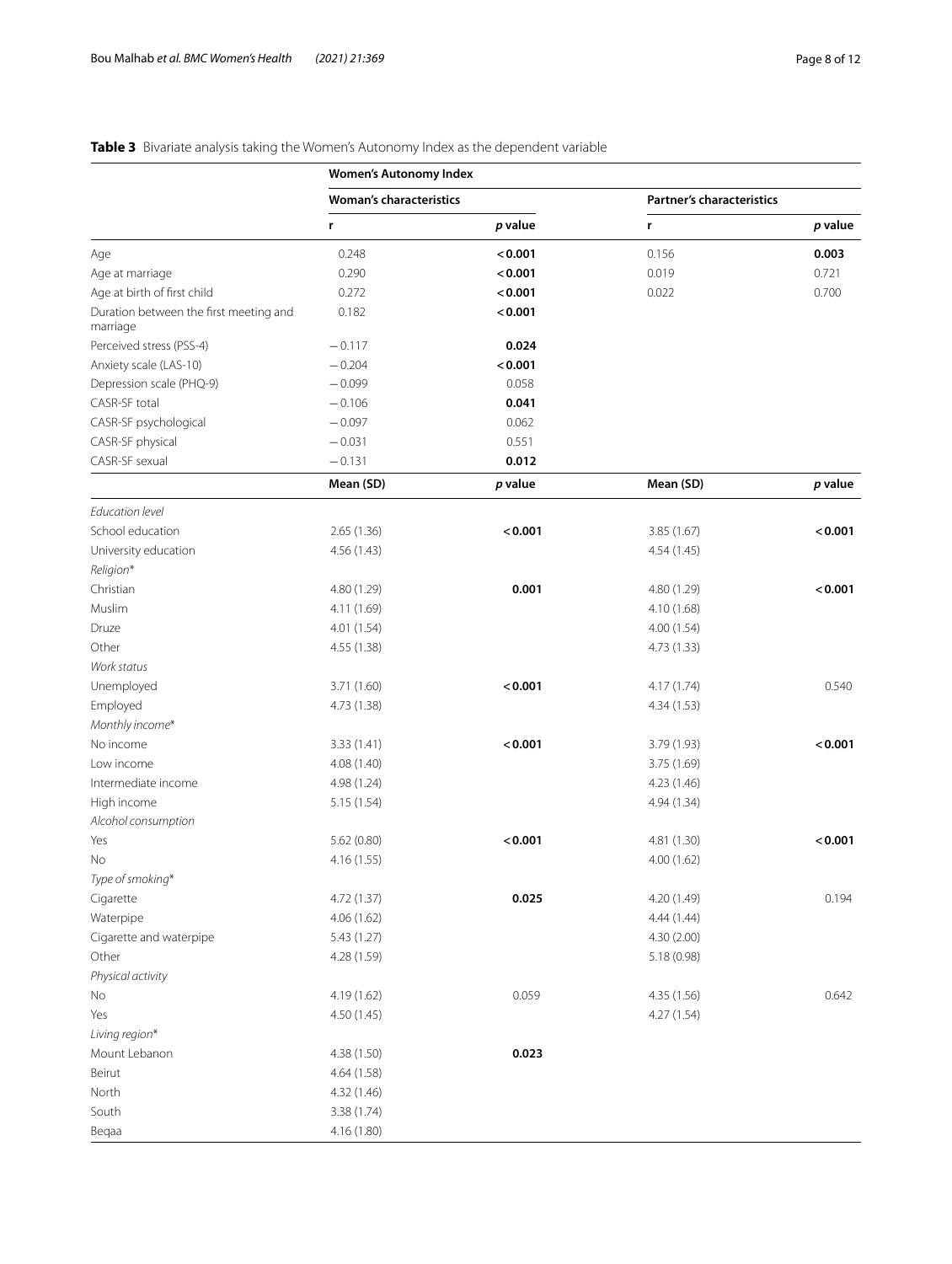# **Table 3** (continued)

|              | Mean (SD)  | p value | Mean (SD) | p value |
|--------------|------------|---------|-----------|---------|
| Living place |            |         |           |         |
| Urban        | 4.45(1.54) | 0.027   |           |         |
| Rural        | 4.06(1.57) |         |           |         |

Note: Values marked in Bold are signifcant

\*Bonferroni Post-hoc analysis: religion of women: Christian versus Muslim *p*=0.002; Christian versus Druze *p*=0.003, Christian versus other *p*=1.000, Muslim versus Druze  $p=1.000$ , Muslim versus other  $p=1.000$ , Druze versus other  $p=1.000$ 

Religion of partners: Christian versus Muslim *p*=0.001; Christian versus Druze *p*=0.002, Christian versus other *p*=1.000, Muslim versus Druze *p*=1.000, Muslim versus other  $p = 0.750$ , Druze versus other  $p = 0.528$ 

Woman's monthly income: no income versus low-income *p*=0.001, no versus intermediate income *p*<0.001, no versus high-income *p*<0.001, low versus intermediate income *p*<0.001, low versus high-income *p*<0.001, intermediate versus high-income *p*=1.000

Partner's monthly income: no income versus low-income  $p = 1.000$ , no versus intermediate income  $p = 1.000$ , no versus high-income  $p = 0.013$ , low versus intermediate income *p*=0.146, low versus high-income *p*<0.001, intermediate versus high-income *p*=0.001

Woman's type of smoking: cigarette versus waterpipe *p*=0.190, cigarette versus waterpipe/cigarette *p*=0.869, waterpipe versus waterpipe/cigarette *p*=0.081

Living region: Mount Lebanon versus Beirut *p*=1.000, Mount Lebanon versus North *p*=1.000, Mount Lebanon versus South *p*=0.026, Mount Lebanon versus Beqaa *p*=0.026, Beirut versus North *p*=1.000, Beirut versus South *p*=0.012, Beirut versus Beqaa *p*=1.000, North versus South *p*=0.164, North versus Beqaa *p*=1.000, South versus Beqaa  $p$  = 0.991

## **Table 4** Multivariable analysis

| Factor                                                                                                                      | Unstandardized beta | <b>Standardized beta</b> | 95% CI              | p value |  |  |
|-----------------------------------------------------------------------------------------------------------------------------|---------------------|--------------------------|---------------------|---------|--|--|
| Linear regression 1 taking the Women's Autonomy Index as dependent variable in the context of the woman's characteristics   |                     |                          |                     |         |  |  |
| University education versus school education <sup>a</sup>                                                                   | 1.263               | 0.268                    | 0.847; 1.679        | < 0.001 |  |  |
| Alcohol consumption (Yes vs. No <sup>a</sup> )                                                                              | 0.586               | 0.117                    | 0.119; 1.053        | 0.014   |  |  |
| Woman intermediate income versus no income <sup>a</sup>                                                                     | 0.702               | 0.207                    | 0.381; 1.024        | < 0.001 |  |  |
| Woman high income versus no income <sup>a</sup>                                                                             | 0.911               | 0.218                    | 0.504; 1.318        | < 0.001 |  |  |
| Woman employed versus unemployed <sup>a</sup>                                                                               | 0.559               | 0.176                    | 0.263; 0.855        | < 0.001 |  |  |
| Woman age (years)                                                                                                           | 0.033               | 0.133                    | 0.011; 0.054        | 0.003   |  |  |
| Living in South Lebanon versus Mount Lebanon <sup>a</sup>                                                                   | $-0.668$            | $-0.106$                 | $-1.205$ ; $-0.132$ | 0.015   |  |  |
| Woman Druze versus Christian <sup>a</sup>                                                                                   | $-0.323$            | $-0.086$                 | $-0.638; -0.008$    | 0.044   |  |  |
| Linear regression 2 taking the Women's Autonomy Index as dependent variable in the context of the partner's characteristics |                     |                          |                     |         |  |  |
| High monthly income versus no income <sup>b</sup>                                                                           | 0.628               | 0.185                    | 0.285; 0.972        | < 0.001 |  |  |
| Alcohol consumption (yes vs. nob)                                                                                           | 0.661               | 0.208                    | 0.347; 0.975        | < 0.001 |  |  |
| University education versus school education <sup>b</sup>                                                                   | 0.420               | 01.125                   | 0.082; 0.758        | 0.015   |  |  |
| Woman Druze versus Christian <sup>b</sup>                                                                                   | $-0.401$            | $-0.106$                 | $-0.761; -0.040$    | 0.030   |  |  |
| Age                                                                                                                         | 0.021               | 0.098                    | 0.001:0.042         | 0.050   |  |  |

<sup>a</sup> Variables entered: region of living, work status, education level, religion, physical activity, income, age, alcohol consumption

<sup>b</sup> Variables entered: partner's alcohol consumption, partner's education level, partner's religion, partner's work status, partner's income

Variables that were not entered in the model (*p* values not signifcant): partner's work status, partner's type of smoking, partner's physical activity, partner's age at marriage, partner's age at birth of frst child

women additional resources to cope with adverse conditions and life stressors [36]. Some autonomy components may be associated with experiencing anxiety in diferent situations (e.g., related to others' distress or presenting one's personal views) [37]; also, low autonomy in decision-making is related to higher levels of common mental disorders, including anxiety and depression [38]. In Egypt, anxiety was related to premarital variables in particular, such as education and socioeconomic level, which in turn are related to the autonomy of women [39].

The association of autonomy with depression and abuse yielded positive but non-signifcant results. Social and economic empowerment were similarly correlated to depressive symptoms in Afghanistan  $[40]$ . A study comparing Turkish to German women found that autonomy was associated with higher levels of mental health in both Turkish and German women (lower depression)  $[41]$ . Thus, empowerment may protect women against intimate partner violence overall, but this relationship can be reversed at the micro-level [42].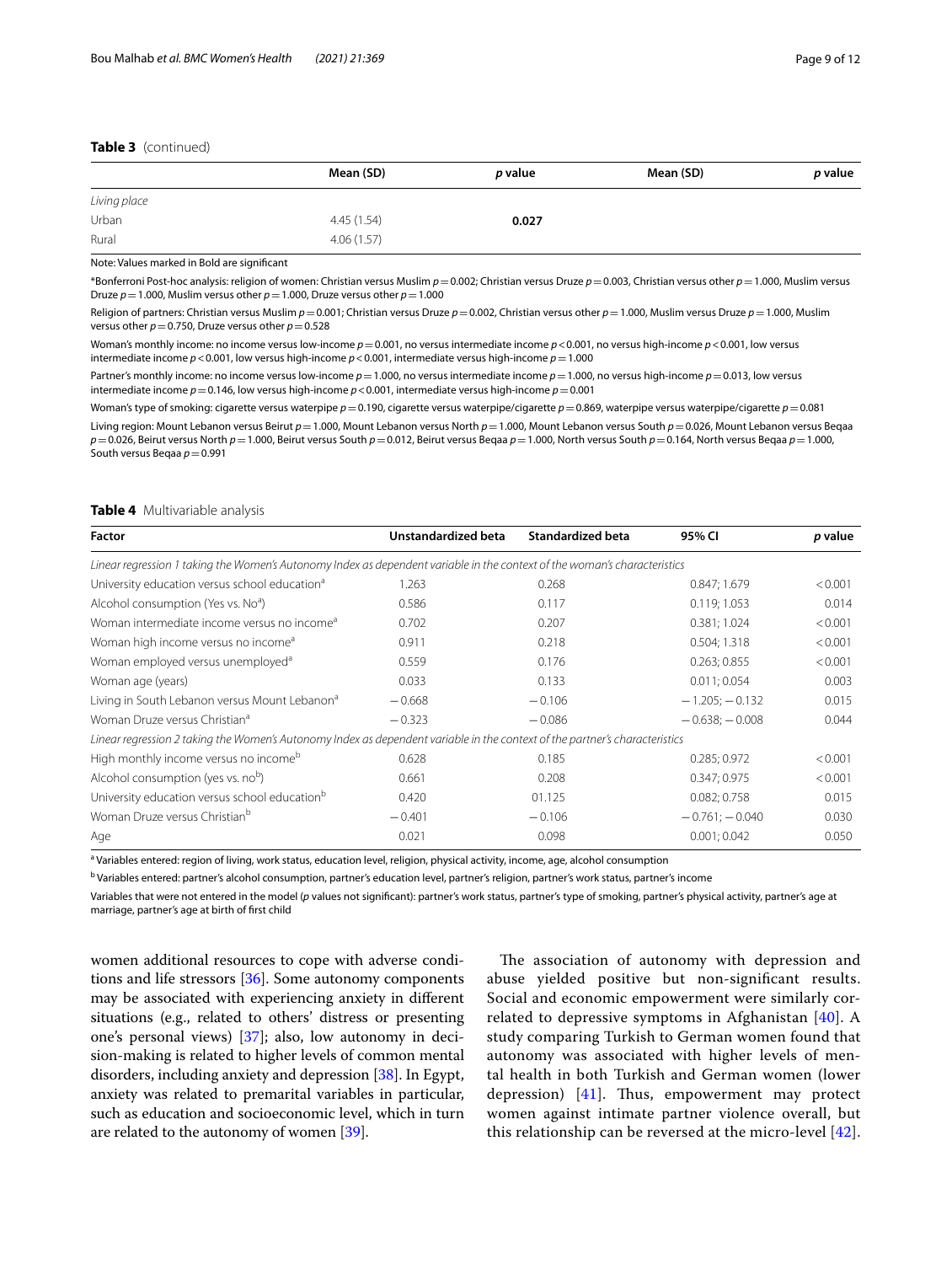

# **Study limitations**

This study has several limitations. Its cross-sectional design cannot show causality but only generates hypotheses. A selection bias is suspected, given that only educated women with higher socioeconomic status and internet access could answer the online survey, which leads to the underestimation of our results. Indeed, data show that 57% of Lebanese women have university education compared to 87.5% in our sample [30]. Further underestimation may be linked to non-diferential information bias due to self-declared answers with possibilities of recall or social desirability biases. Finally, although a multivariate analysis was conducted, the possibility of residual confounding cannot be ruled out. Further prospective studies that take into account these pitfalls are necessary to confrm our results.

# **Conclusion**

This study showed that, in Lebanon, the autonomy and empowerment of women depend on several personal and partner-related characteristics (education, socioeconomic status, age), in addition to the cultural (geographic and religious) environment. Furthermore, low autonomy is associated with higher perceived stress and anxiety and probable depression and domestic abuse.

# **Abbreviations**

WAI: Women's Autonomy Index; USD: United States dollar; CASR-SF: The Composite Abuse Scale Revised—Short Form; PSS-4: Perceived stress scale short

version; LAS-10: Lebanese Anxiety Scale; PHQ-9: Patient Health Questionnaire; SPSS: Statistical Package for Social Sciences; CI: Confdence interval.

# **Supplementary Information**

The online version contains supplementary material available at [https://doi.](https://doi.org/10.1186/s12905-021-01501-3) [org/10.1186/s12905-021-01501-3](https://doi.org/10.1186/s12905-021-01501-3).

**Additional fle 1.** STROBE Statement checklist.

**Additional fle 2.** Woman Autonomy Index questionnaire.

**Additional fle 3. Table 1:** Factor structured of the Women autonomy index. **Table 2:** Factor structured of the Composite Abuse Scale (Revised)—Short Form (CASR-SF). **Table 3:** Description of the women autonomy index items. **Table 4:** Association between the women autonomy index and psychological factors.

#### **Acknowledgements**

The authors would like to thank all those who participated in this study, and Mrs. Mireille Awad Zeinoun for the research idea and for helping in data collection. Also, special thanks go to the Order of Midwives in Lebanon who helped in the data collection by flling up and spreading the web-based online survey.

#### **Authors' contributions**

SBM designed the study; PS, CH, DM, SBM drafted the manuscript; CH, SBM, and PS carried out the analysis and interpreted the results; PS, HS, DK, NL, JA assisted in drafting and reviewing the manuscript; CH, DM, DK, NL, JA, and SBM were responsible for data collection; HS edited the paper for English language, PS supervised the course of the article. All authors reviewed and approved the fnal version of the manuscript.

#### **Funding**

# None.

# **Availability of data and materials**

Data can be made available under reasonable request form the corresponding author.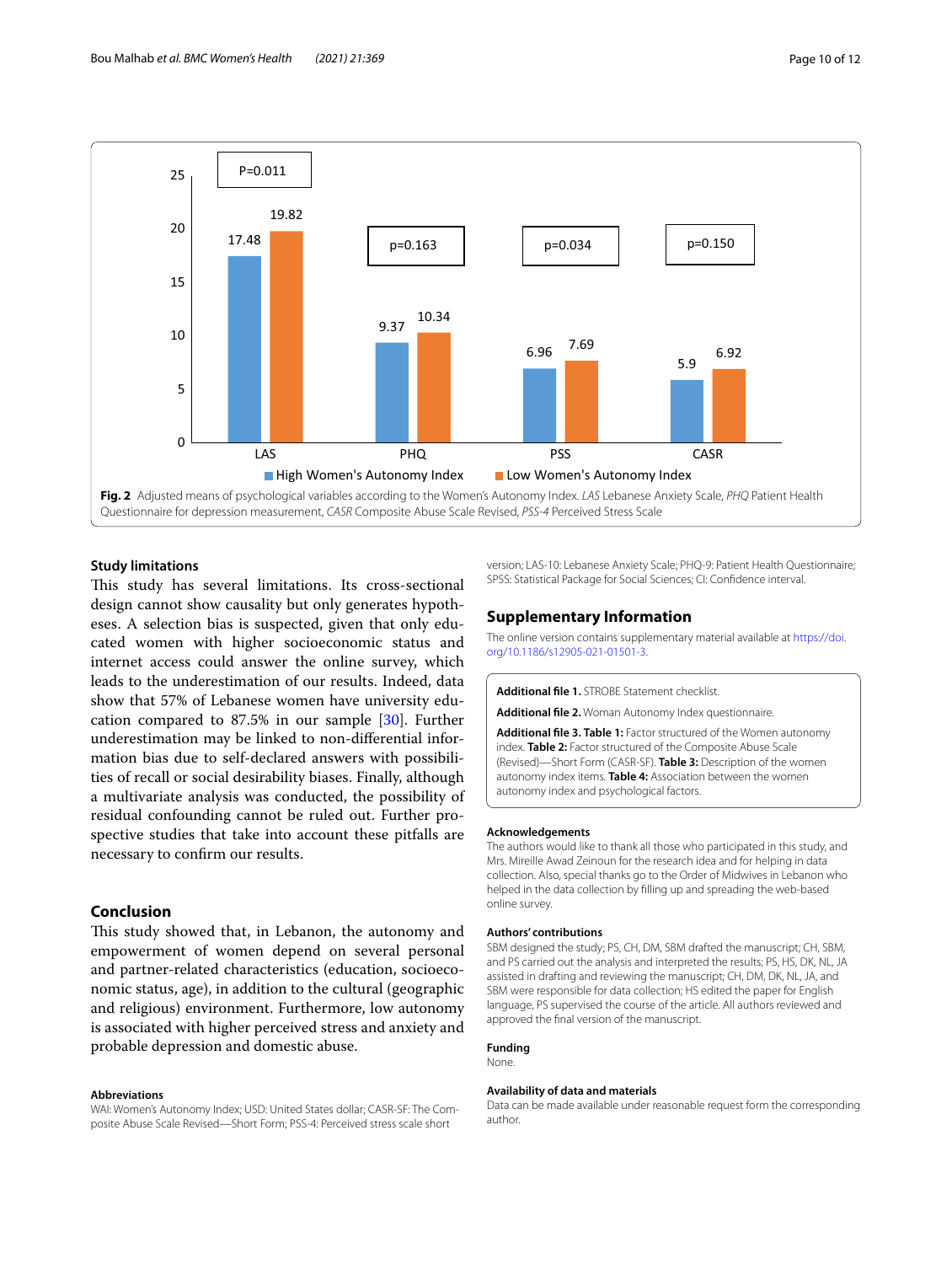# **Declarations**

#### **Ethics approval and consent to participate**

The Psychiatric Hospital of the Cross ethics committee approved the study protocol (HPC-018-2020). Online Informed consent was obtained from each participant involved in this study on the frst page of the questionnaire. All procedures were performed in accordance with relevant guidelines. This study is part of a larger research project related to several aspects of women's health during the COVID-19 pandemic, including pregnancy, violence, and mental health.

#### **Consent for publication**

Not applicable.

#### **Competing interests**

The authors declare that they have no competing interests.

#### **Author details**

<sup>1</sup> INSPECT-LB (Institut National de Santé Publique, d'Épidémiologie Clinique et de Toxicologie-Liban), Beirut, Lebanon. <sup>2</sup>School of Pharmacy, Lebanese International University, Beirut, Lebanon. <sup>3</sup> Faculty of Public Health, Lebanese University, Fanar, Lebanon. <sup>4</sup> Faculty of Pharmacy, Lebanese University, Beirut, Lebanon.<sup>5</sup> Clinical and Epidemiological Research Laboratory, Faculty of Pharmacy, Lebanese University, Hadat, Lebanon. <sup>6</sup>Research Department, Psychiatric Hospital of the Cross, P.O. Box 60096, JalEddib, Lebanon. <sup>7</sup>INSERM, Univ. Limoges, CH Esquirol, IRD, U1094 Tropical Neuroepidemiology, Institute of Epidemiology and Tropical Neurology, GEIST, Limoges, France. <sup>8</sup>University of Nicosia Medical School, Nicosia, Cyprus. <sup>9</sup>Faculté de santé, Université Sainte Famille, Batroun, Lebanon.

# Received: 31 October 2020 Accepted: 5 October 2021 Published online: 20 October 2021

#### **References**

- 1. Nigatu D, Gebremariam A, Abera M, Setegn T, Deribe K. Factors associated with women's autonomy regarding maternal and child health care utilization in Bale Zone: a community based cross-sectional study. BMC Womens Health. 2014;14(1):79.
- 2. Brunson EK, Shell-Duncan B, Steele M. Women's autonomy and its relationship to children's nutrition among the Rendille of northern Kenya. Am J Hum Biol. 2009;21(1):55–64.
- 3. Kishor S, Subaiya L. Understanding women's empowerment: a comparative analysis of Demographic and Health Surveys (DHS) data. Macro International; 2008.
- 4. Sen G, Batliwala S. Empowering women for reproductive rights. 2000.
- Tiwari M, Kumar K. Women's autonomy and utilization of maternal and child health care services in India. Population Association of America. Retrieved from <https://paa2010.princeton.edu/papers/101177>.
- 6. Singh K, Singh K, Singh B, Pathak A. Impact of education and autonomy on fertility of women in Eastern Uttar Pradesh. Demogr India. 2002;31(2):223–34.
- 7. Acharya DR, Bell JS, Simkhada P, Van Teijlingen ER, Regmi PR. Women's autonomy in household decision-making: a demographic study in Nepal. Reprod Health. 2010;7(1):15.
- 8. Kritz MM, Makinwa-Adebusoye P, editors. Determinants of women's decision-making authority in Nigeria: the ethnic dimension. Sociological forum. Springer; 1999.
- 9. Feyisetan BJ. Spousal communication and contraceptive use among the Yoruba of Nigeria. Popul Res Policy Rev. 2000;19(1):29–45.
- 10. Furuta M, Salway S. Women's position within the household as a determinant of maternal health care use in Nepal. Int Fam Plan Perspect. 2006;32:17–27.
- 11. Tadele A, Tesfay A, Kebede A. Factors infuencing decision-making power regarding reproductive health and rights among married women in Mettu rural district, south-west, Ethiopia. Reprod Health. 2019;16(1):155.
- 12. Zhang L, Wang K, Zhu C, Yu F, Chen X. Trait anxiety has effect on decision making under ambiguity but not decision making under risk. PLoS ONE. 2015;10(5):e0127189.
- 13. Wemm SE, Wulfert E. Effects of acute stress on decision making. Appl Psychophysiol Biofeedback. 2017;42(1):1–12.
- 14. Leykin Y, Roberts CS, DeRubeis RJ. Decision-making and depressive symptomatology. Cogn Ther Res. 2011;35(4):333–41.
- 15. Avis W. Gender equality and women's empowerment in Lebanon. 2017.
- 16. Melki I, Beydoun H, Khogali M, Tamim H, Yunis K. Household crowding index: a correlate of socioeconomic status and inter-pregnancy spacing in an urban setting. J Epidemiol Community Health. 2004;58(6):476–80.
- 17. Diop-Sidibé N, Campbell JC, Becker S. Domestic violence against women in Egypt—wife beating and health outcomes. Soc Sci Med. 2006;62(5):1260–77.
- 18. Ford-Gilboe M, Wathen C, Varcoe C, MacMillan H, Scott-Storey K, Mantler T, et al. Development of a brief measure of intimate partner violence experiences: the composite abuse scale (Revised)-short form (CASR-SF). Creative Commons License; 2016.
- 19. Cohen S, Kamarck T, Mermelstein R. A global measure of perceived stress. J Health Soc Behav. 1983;24:385–96.
- 20. Lee E-H. Review of the psychometric evidence of the perceived stress scale. Asian Nurs Res. 2012;6(4):121–7.
- 21. Chaaya M, Osman H, Naassan G, Mahfoud Z. Validation of the Arabic version of the Cohen Perceived Stress Scale (PSS-10) among pregnant and postpartum women. BMC Psychiatry. 2010;10(1):111.
- 22. Almadi T, Cathers I, Mansour AMH, Chow CM. An Arabic version of the Perceived Stress Scale: translation and validation study. Int J Nurs Stud. 2012;49(1):84–9.
- 23. Hallit S, Obeid S, Haddad C, Hallit R, Akel M, Haddad G, et al. Construction of the Lebanese Anxiety Scale (LAS-10): a new scale to assess anxiety in adult patients. Int J Psychiatry Clin Pract. 2020;24:1–8.
- 24. Kroenke K, Spitzer RL. The PHQ-9: a new depression diagnostic and severity measure. Psychiatr Ann. 2002;32(9):509–15.
- 25. Spitzer RL, Kroenke K, Williams JB, Group PHQPCS. Validation and utility of a self-report version of PRIME-MD: the PHQ primary care study. JAMA. 1999;282(18):1737–44.
- 26. SprzeR R, Williams J, Kroene K, Hornyak R, Mcmurrax J. Validity and utility of the Patient Health Questionnaire in assessment of 3000 obstetricgynecologic patients: the PRIME-MD Patient Health Questionnaire Obstetrics-Gynecology Study. Am J Obstetr Gynecol. 2000;183:759–69.
- 27. Sawaya H, Atoui M, Hamadeh A, Zeinoun P, Nahas Z. Adaptation and initial validation of the Patient Health Questionnaire-9 (PHQ-9) and the Generalized Anxiety Disorder-7 Questionnaire (GAD-7) in an Arabic speaking Lebanese psychiatric outpatient sample. Psychiatry Res. 2016;239:245–52.
- 28. KAFA. Enough violence and exploitation. <https://kafa.org.lb/en>. Last accessed 21 Jan 2021.
- 29. UNDP Lebanon. Empowering Lebanese women to achieve fnancial independence. 2017. [https://www.lb.undp.org/content/lebanon/en/home/](https://www.lb.undp.org/content/lebanon/en/home/presscenter/articles/2017/08/24/empowering-lebanese-women-to-achieve-financial-independence.html#:~:text=The%20program%20targets%20five%20governorates,assistance%20in%20their%20current%20profession) [presscenter/articles/2017/08/24/empowering-lebanese-women-to-achie](https://www.lb.undp.org/content/lebanon/en/home/presscenter/articles/2017/08/24/empowering-lebanese-women-to-achieve-financial-independence.html#:~:text=The%20program%20targets%20five%20governorates,assistance%20in%20their%20current%20profession) [ve-fnancial-independence.html#:~:text](https://www.lb.undp.org/content/lebanon/en/home/presscenter/articles/2017/08/24/empowering-lebanese-women-to-achieve-financial-independence.html#:~:text=The%20program%20targets%20five%20governorates,assistance%20in%20their%20current%20profession)=The%20program%20targets% [20fve%20governorates,assistance%20in%20their%20current%20professi](https://www.lb.undp.org/content/lebanon/en/home/presscenter/articles/2017/08/24/empowering-lebanese-women-to-achieve-financial-independence.html#:~:text=The%20program%20targets%20five%20governorates,assistance%20in%20their%20current%20profession) [on.](https://www.lb.undp.org/content/lebanon/en/home/presscenter/articles/2017/08/24/empowering-lebanese-women-to-achieve-financial-independence.html#:~:text=The%20program%20targets%20five%20governorates,assistance%20in%20their%20current%20profession) Last accessed 21 Jan 2021.
- 30. Knowledge ealfdKD. Gender equality and women's empowerment in Lebanon. 2017. [https://reliefweb.int/sites/reliefweb.int/fles/resources/](https://reliefweb.int/sites/reliefweb.int/files/resources/175-Gender-Equality-and-Womens-Empowerment-in-Lebanon.pdf) [175-Gender-Equality-and-Womens-Empowerment-in-Lebanon.pdf.](https://reliefweb.int/sites/reliefweb.int/files/resources/175-Gender-Equality-and-Womens-Empowerment-in-Lebanon.pdf) Last accessed 21 Jan 2021.
- 31. Bassam H, Hussin H, Fadi E-H, Jessica LP, Rebecca B. Economic empowerment of women in Lebanon. World J Soc Sci Res. 2015;2(2):251.
- 32. Salameh R. Gender politics in Lebanon and the limits of legal reformism (En-Ar). 2014.
- 33. Jejeebhoy SJ, Sathar ZA. Women's autonomy in India and Pakistan: the infuence of religion and region. Popul Dev Rev. 2001;27(4):687–712.
- 34. Sell M, Minot N, editors. What factors explain women's empowerment? Decision-making among small-scale farmers in Uganda. Women's Studies International Forum. Elsevier; 2018.
- 35. Pennington A, Orton L, Nayak S, Ring A, Petticrew M, Sowden A, et al. The health impacts of women's low control in their living environment: a theory-based systematic review of observational studies in societies with profound gender discrimination. Health Place. 2018;51:1–10.
- 36. Richardson RA, Harper S, Bates LM, Nandi A. The effect of agency on women's mental distress: a prospective cohort study from rural Rajasthan, India. Soc Sci Med. 2019;233:47–56.